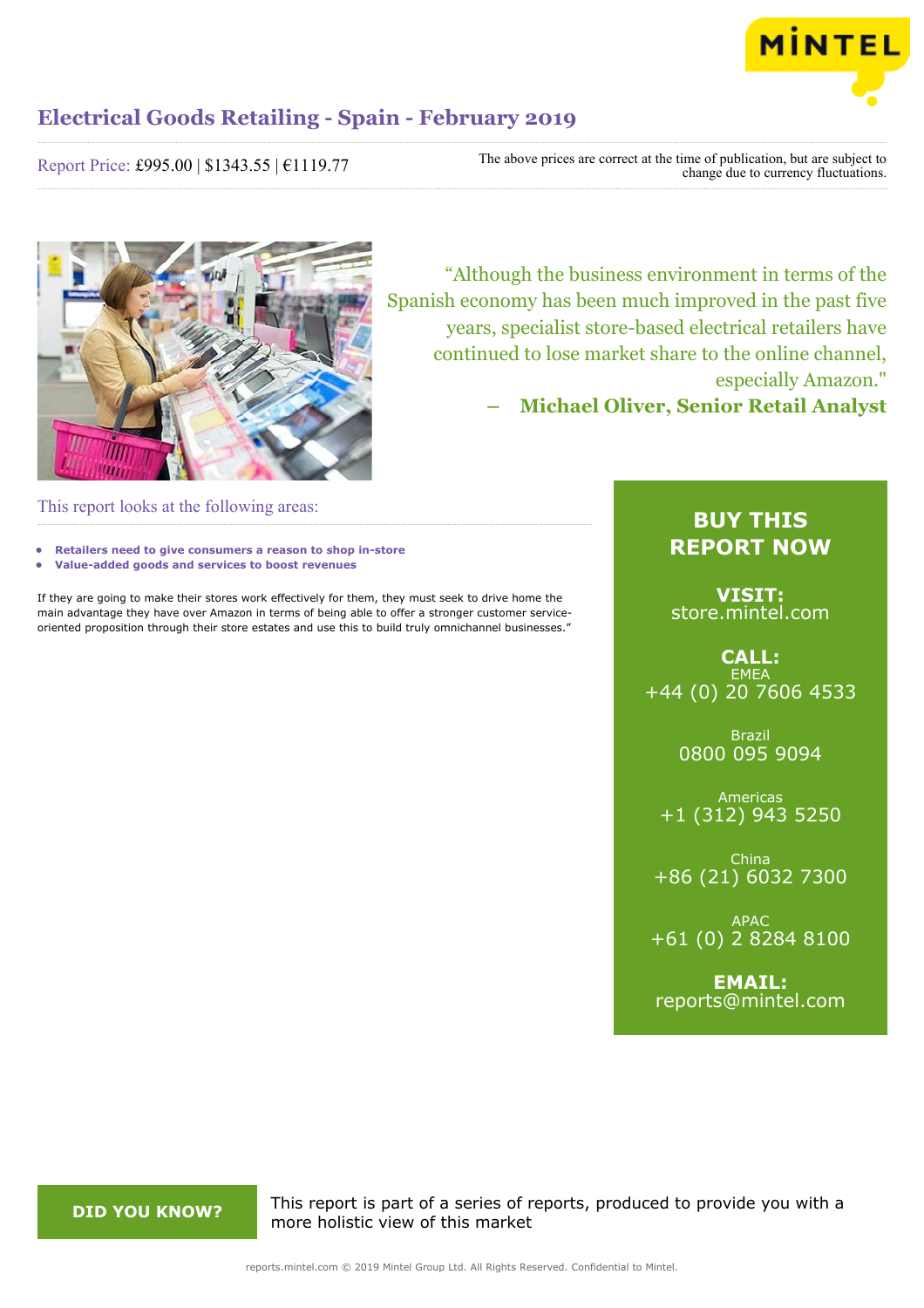

# **Electrical Goods Retailing - Spain - February 2019**

| Report Price: £995.00   \$1343.55   €1119.77 | The above prices are correct at the time of publication, but are subject to<br>change due to currency fluctuations. |
|----------------------------------------------|---------------------------------------------------------------------------------------------------------------------|
|----------------------------------------------|---------------------------------------------------------------------------------------------------------------------|

# **Table of Contents**

# **Overview**

#### What you need to know

Areas covered in this report

#### **Executive Summary**

# The market

#### Consumer spending

Figure 1: Spain: Consumer spending on electrical items (incl. VAT), 2014-18

#### Sector size and forecast

Figure 2: Spain: IT and telecoms equipment specialists' sales, excl VAT, 2013-18

#### Channels of distribution

Figure 3: Spain: estimated distribution of spending on electrical goods by channel, 2018

#### Companies and brands

Leading players

## Market shares

Figure 4: Spain: Leading electrical retailers' shares of spending on electricals, 2018

# Online

#### The consumer

## What they buy

Figure 5: Spain: electrical products bought in the last 12 months, January 2019

#### How they shop

Figure 6: Spain: usage of stores vs online when buying electrical/electronic products, January 2019

#### Where they shop

Figure 7: Spain: where they shop for electricals, January 2019

# Attitudes to shopping for electrical goods

Figure 8: Spain: attitudes to shopping for electrical/electronic goods, January 2019

# What we think

# **Issues and Insights**

Retailers need to give consumers a reason to shop in-store The facts The implications Value-added goods and services to boost revenues The facts The implications

# **The Market – What You Need to Know**

Reasonable economic growth but consumers still cautious

Sector specialists' sales are contracting

# BUY THIS REPORT NOW

**VISIT:** [store.mintel.com](http://reports.mintel.com//display/store/920336/) **CALL:** EMEA +44 (0) 20 7606 4533 | Brazil 0800 095 9094 Americas +1 (312) 943 5250 | China +86 (21) 6032 7300 APAC +61 (0) 2 8284 8100 **EMAIL:** [reports@mintel.com](mailto:reports@mintel.com)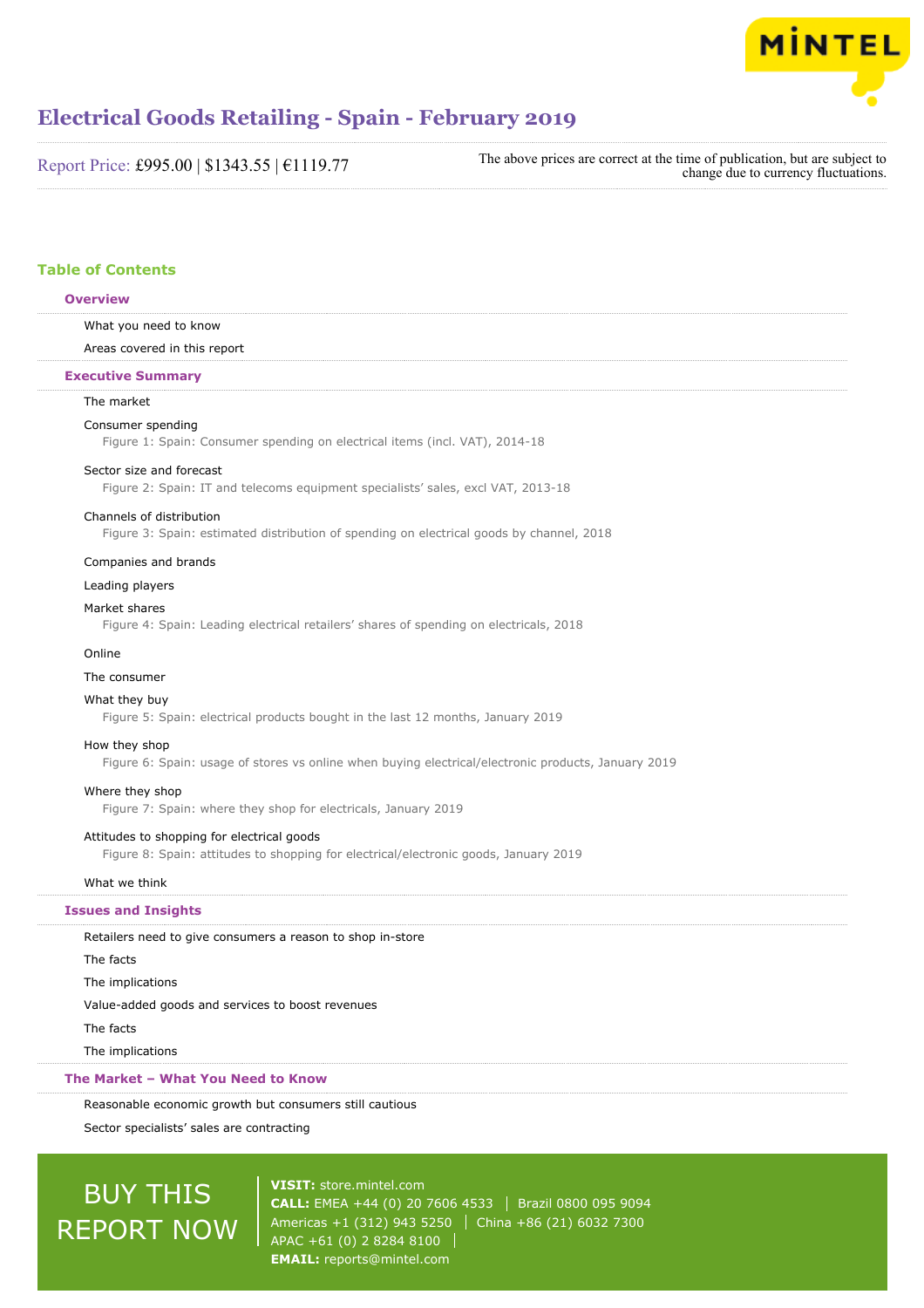

| Report Price: £995.00   \$1343.55   €1119.77 | The above prices are correct at the time of publication, but are subject to<br>change due to currency fluctuations. |
|----------------------------------------------|---------------------------------------------------------------------------------------------------------------------|
|                                              |                                                                                                                     |

Specialists still losing share

## **Consumer Spending**

#### Economic growth slowing

Electricals spending has also slowed

Figure 9: Spain: Consumer spending on electrical items (incl. VAT), 2014-18

#### **Sector Size and Forecast**

#### Sector specialists' sales are contracting

Figure 10: Spain: IT and telecoms specialists, sales excl VAT, 2013-18

Figure 11: Spain: IT and telecoms specialists, forecast sales excl VAT, 2019-23

#### **Inflation**

Figure 12: Spain: Consumer prices, annual % change, 2014-18 Figure 13: Spain: Consumer price inflation on electrical items (HICP\*), annual % change, July 2017-December 2018

### **Channels of Distribution**

# Specialists still losing share

Figure 14: Spain: estimated distribution of spending on electrical goods by channel, 2018

#### **Companies and Brands – What You Need to Know**

MediaMarkt clear market leader but growth slows

Fnac growth slows too

Worten continues to grow

Market becomes less concentrated

Electricals one of the most developed online markets in Spain

## **Leading Players**

MediaMarkt clear market leader but growth slows

Fnac growth slows too

Worten continues to grow

Amazon dominates online space

#### Sinersis is leading buying group

#### Orange leads the phone retailers

Figure 15: Spain: Leading electrical retailers, Sales, 2014-18

Figure 16: Spain: Leading electrical retailers, Outlet numbers, 2014-18

Figure 17: Spain: Leading electrical retailers, Sales per outlet, 2014-18

# **Market Shares**

#### Market becomes less concentrated

Figure 18: Spain: Leading electrical retailers' shares of spending on electricals items, 2014-18

# **Online**

Technology ownership

Figure 19: Spain: personal ownership of smartphones, by gender and age, Q4 2018

# BUY THIS REPORT NOW

**VISIT:** [store.mintel.com](http://reports.mintel.com//display/store/920336/) **CALL:** EMEA +44 (0) 20 7606 4533 Brazil 0800 095 9094 Americas +1 (312) 943 5250 | China +86 (21) 6032 7300 APAC +61 (0) 2 8284 8100 **EMAIL:** [reports@mintel.com](mailto:reports@mintel.com)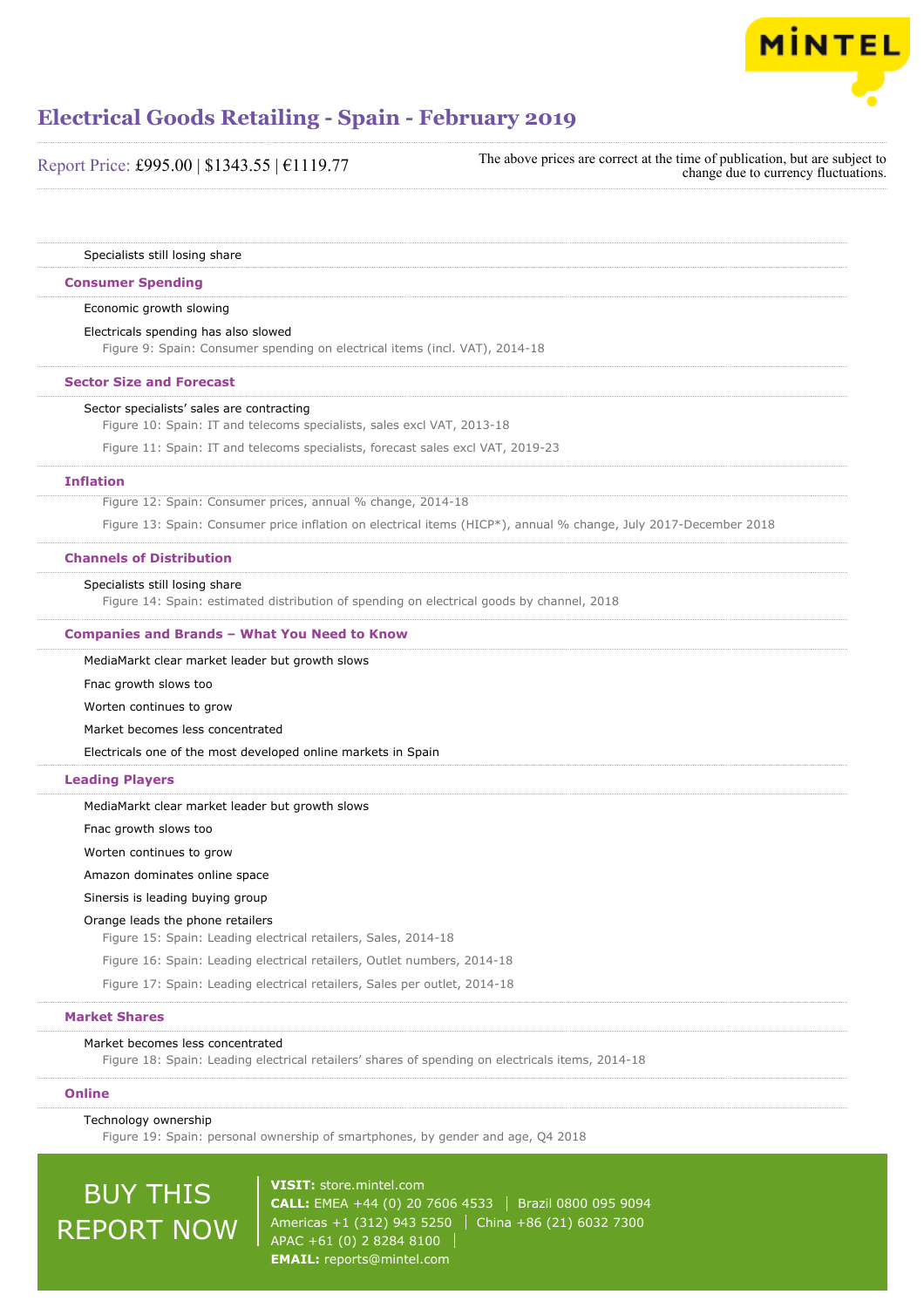

| Report Price: £995.00   \$1343.55   €1119.77 | The above prices are correct at the time of publication, but are subject to<br>change due to currency fluctuations. |
|----------------------------------------------|---------------------------------------------------------------------------------------------------------------------|
|----------------------------------------------|---------------------------------------------------------------------------------------------------------------------|

Figure 20: Spain: Household technology ownership, Q4 2018

# Online activity

Figure 21: Spain: online purchasing in the past 12 months compared to other major European economies, 2014-18

#### Shopping online

Figure 22: Spain: Proportion of people buying electrical items online in the last 12 months, 2009-18

#### Online sales

Figure 23: Spain: estimated online sales by product category, 2017

#### Leading online players

Figure 24: Spain: Estimated sales of electricals online by leading retailers, 2015-18

### **The Consumer – What You Need to Know**

More than eight in ten Spaniards bought electrical goods in the past year

Stores still most popular point of purchase but online catching up

MediaMarkt leads market and is largely responsible for strength of specialist sector

Retailers need to develop a more customer-focused in-store experience

#### **What They Buy**

#### 83% bought electrical goods in the past year

Figure 25: Spain: electrical products purchased in the last 12 months, January 2019

### Men are the main buyers of electrical goods

Figure 26: Spain: electrical products purchased in the last 12 months, by gender, January 2019

#### Phone and computer buying peaks among younger age groups

Figure 27: Spain: electrical products purchased in the last 12 months, by age, January 2019

# **How They Shop – Online and In-Store**

#### Stores still most popular point of purchase

Figure 28: Spain: Channels used to buy electrical goods in the last 12 months, January 2019

#### Men and younger buyers favour online, women and older buyers in-store

Figure 29: Spain: usage of stores vs online when buying electrical/electronic products, by gender and age, January 2019

# **Where They Shop**

MediaMarkt leads market and largely responsible for strength of specialist sector Figure 30: Spain: where they shop for electricals, January 2019

#### MediaMarkt appeal peaks among younger buyers

Figure 31: Spain: where they shop for electricals, by age, January 2019

#### How they shop by retailer used

Figure 32: Spain: where they shop for electricals, by channel used, January 2019

#### MediaMarkt more reliant on in-store only buyers than rivals

Figure 33: Spain: where they shop for electricals (leading specialists only), by channel used, January 2019

# **Attitudes to Shopping for Electricals**

# Retailers need to develop a more customer-focused in-store experience

Figure 34: Spain: attitudes to shopping for electrical/electronic goods, January 2019

# BUY THIS REPORT NOW

**VISIT:** [store.mintel.com](http://reports.mintel.com//display/store/920336/) **CALL:** EMEA +44 (0) 20 7606 4533 Brazil 0800 095 9094 Americas +1 (312) 943 5250 | China +86 (21) 6032 7300 APAC +61 (0) 2 8284 8100 **EMAIL:** [reports@mintel.com](mailto:reports@mintel.com)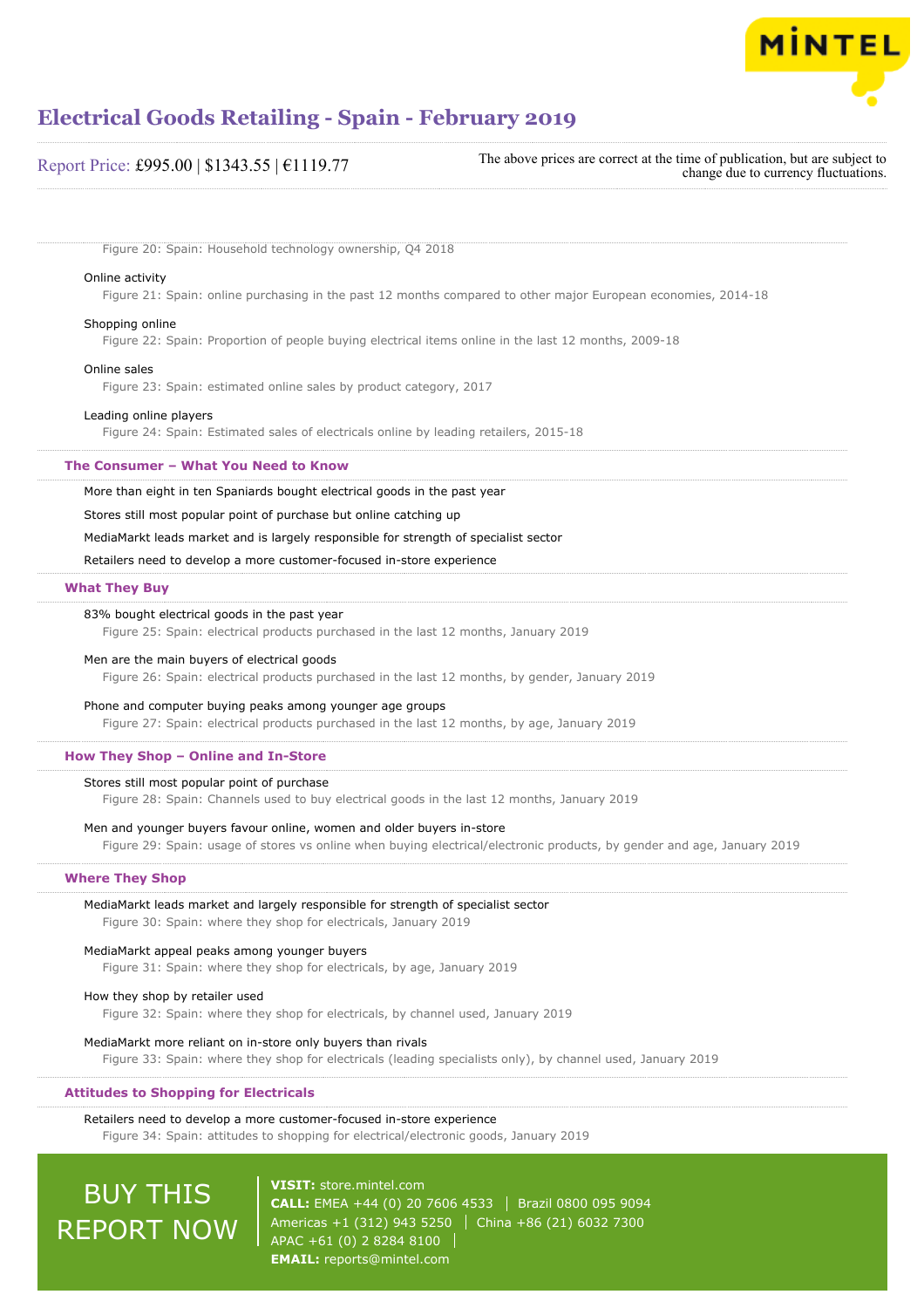

# Report Price: £995.00 | \$1343.55 | €1119.77

The above prices are correct at the time of publication, but are subject to change due to currency fluctuations.

## Attitudes to shopping for electricals by channel used

Figure 35: Spain: Attitudes to buying electrical/electronic goods, by channel used, January 2019

#### Attitudes to shopping by retailer used

Figure 36: Spain: Attitudes to buying electrical/electronic goods, by where they shop (Specialists), January 2019

# Amazon's excellence leaves few opportunities for rivals

Figure 37: Spain: Attitudes to buying electrical/electronic goods, by where they shop (online-only non-specialists), January 2019

# **Appendix: Data Sources, Abbreviations and Supporting Information**

# Abbreviations

Data sources

# **Amazon International**

What we think

#### Prime

Marketplace

#### And what does that mean for electricals?

Where next?

# Company background

# Company performance

Figure 38: Amazon: Sales by activity, 2018

#### Mintel estimates

# GTV vs Consolidated vs Direct sales

## Recent performance

Figure 39: Amazon Group: Group financial performance, 2014-18

Figure 40: Amazon International: Estimated retail sales performance, 2015-18

### Sales of electrical goods

Figure 41: Amazon Europe: estimated sales of electrical products, 2018

#### Retail offering

Consumer profile

#### Product mix

Figure 42: Amazon UK: Estimated sales by product, 2017

# Marketing

# **Ceconomy**

#### What we think

Trouble at the top as CEO departs

Hits pause button on Fnac Darty tie-up for now

Services prove lucrative ground for development

Moving towards frictionless payment in stores

Company background

Company performance

# BUY THIS REPORT NOW

**VISIT:** [store.mintel.com](http://reports.mintel.com//display/store/920336/) **CALL:** EMEA +44 (0) 20 7606 4533 | Brazil 0800 095 9094 Americas +1 (312) 943 5250 | China +86 (21) 6032 7300 APAC +61 (0) 2 8284 8100 **EMAIL:** [reports@mintel.com](mailto:reports@mintel.com)